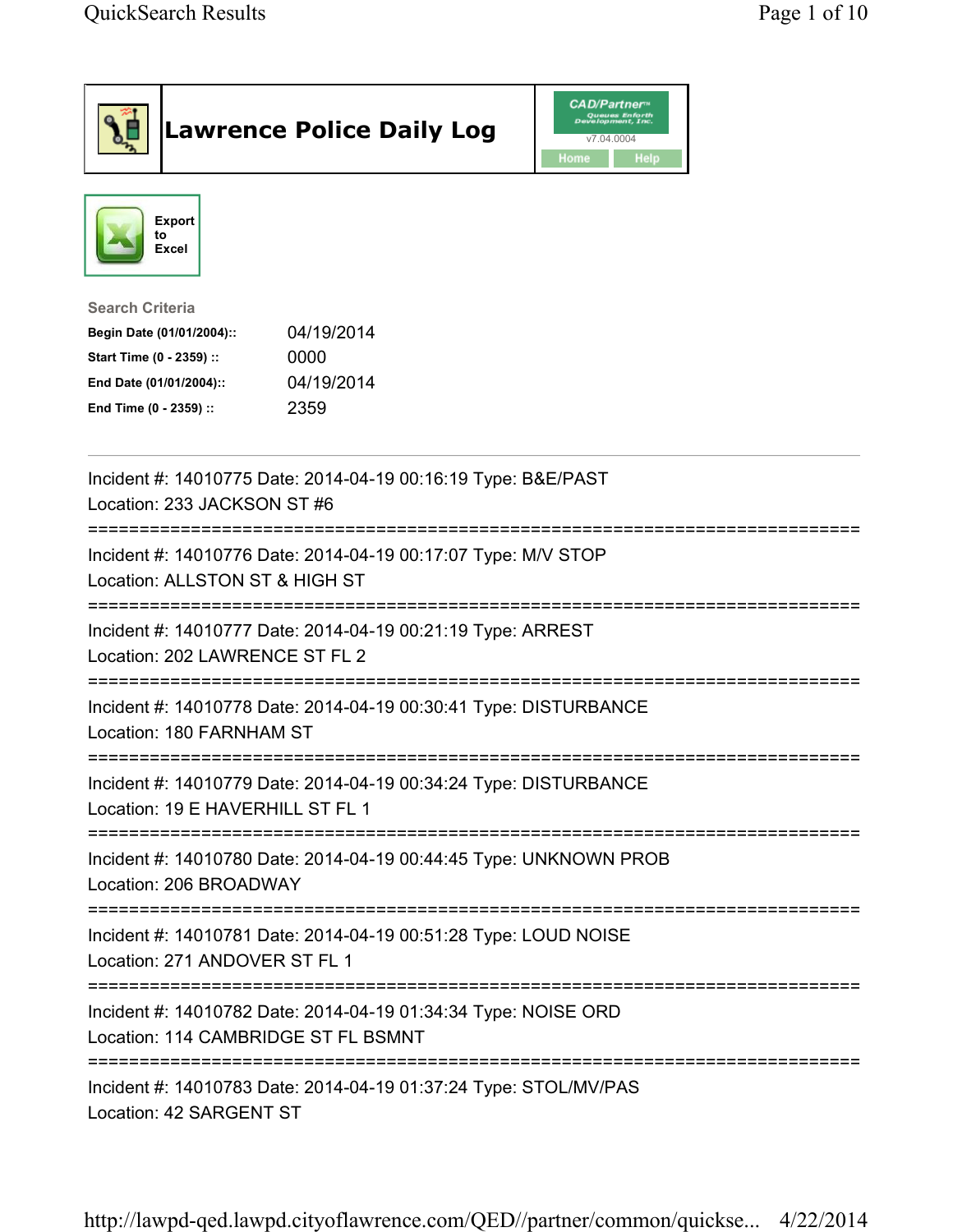| Incident #: 14010784 Date: 2014-04-19 01:48:20 Type: NOISE ORD<br>Location: 294 SALEM ST FL 2                                        |
|--------------------------------------------------------------------------------------------------------------------------------------|
| Incident #: 14010785 Date: 2014-04-19 01:50:25 Type: B&E/MV/PAST<br>Location: 195 WALNUT ST                                          |
| Incident #: 14010786 Date: 2014-04-19 02:06:33 Type: FIGHT<br>Location: RIO BAR AND GRILL / 9 APPLETON ST                            |
| Incident #: 14010787 Date: 2014-04-19 02:09:09 Type: ALARMS<br>Location: ECONOMIA MARKET / 470 HAVERHILL ST                          |
| Incident #: 14010788 Date: 2014-04-19 02:11:25 Type: AUTO ACC/NO PI<br>Location: 425 ESSEX ST                                        |
| Incident #: 14010789 Date: 2014-04-19 02:19:24 Type: ASSIST FIRE<br>Location: HIGH ST & STORROW ST                                   |
| ======================<br>Incident #: 14010790 Date: 2014-04-19 02:19:37 Type: B&E/MV/PAST<br>Location: 200 COMMON ST                |
| Incident #: 14010791 Date: 2014-04-19 02:28:44 Type: DISTURBANCE<br>Location: SAM'S FOOD STORE / 389 BROADWAY                        |
| Incident #: 14010792 Date: 2014-04-19 02:30:49 Type: SUS PERS/MV<br>Location: HAVERHILL ST & UNION ST                                |
| Incident #: 14010793 Date: 2014-04-19 02:58:32 Type: SPECIAL CHECK<br>Location: 42 ROWE ST                                           |
| Incident #: 14010794 Date: 2014-04-19 03:01:39 Type: NOTIFICATION<br>Location: 21 EUTAW ST                                           |
| Incident #: 14010795 Date: 2014-04-19 04:04:50 Type: A&B PAST<br>Location: 307 E HAVERHILL ST                                        |
| ======================================<br>Incident #: 14010796 Date: 2014-04-19 04:10:31 Type: DISORDERLY<br>Location: 10 GRAFTON ST |
| Incident #: 14010797 Date: 2014-04-19 04:16:23 Type: E911 HANGUP<br>Lootion: 252 MT VEDMOM CT                                        |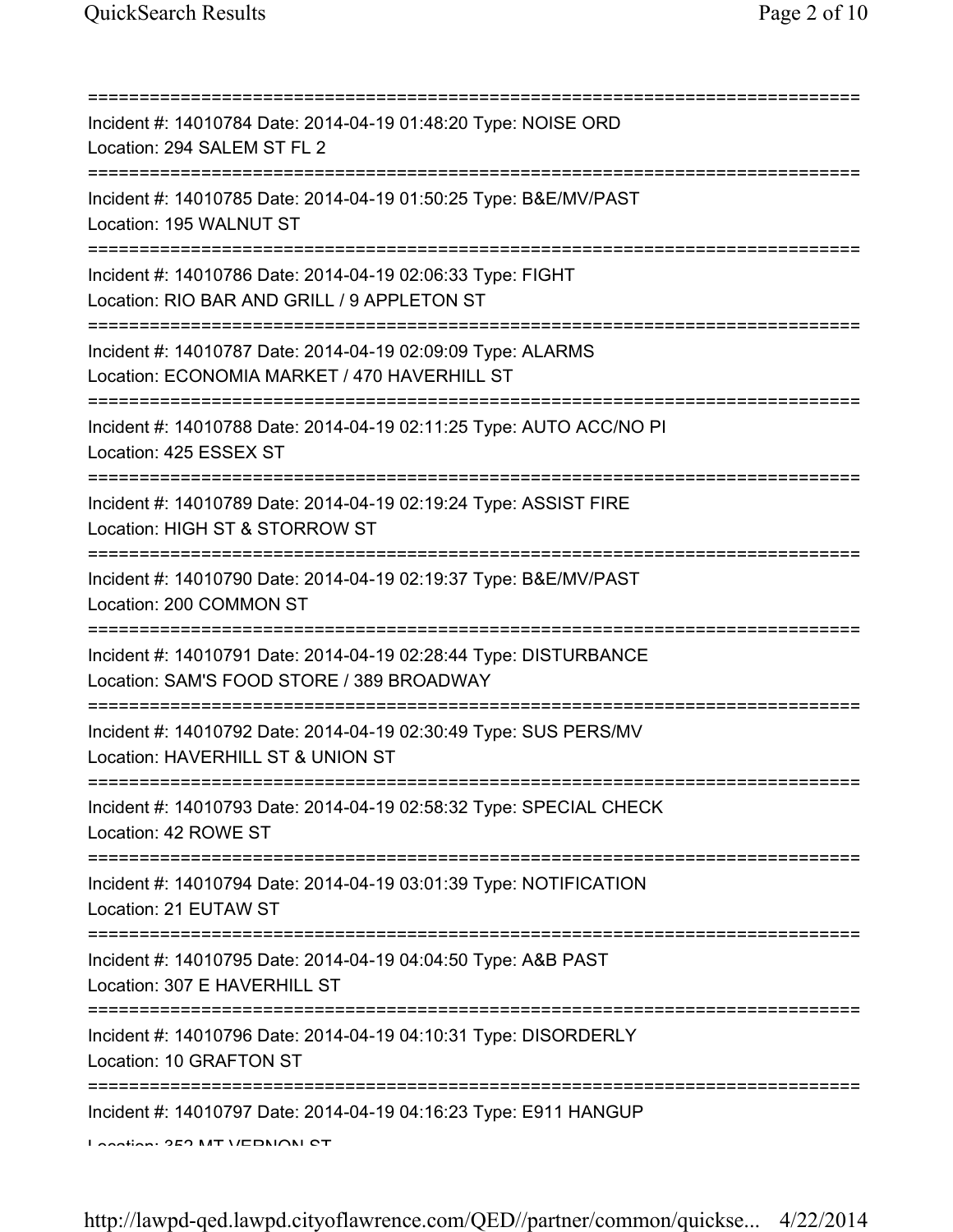| Incident #: 14010798 Date: 2014-04-19 04:17:19 Type: B&E/MV/PAST<br>Location: 3 KEMPTON CT                                                      |
|-------------------------------------------------------------------------------------------------------------------------------------------------|
| Incident #: 14010799 Date: 2014-04-19 04:43:02 Type: DISORDERLY<br>Location: HANCOCK ST & MELROSE TER<br>;===================================== |
| Incident #: 14010800 Date: 2014-04-19 04:48:36 Type: DISTURBANCE<br>Location: 271 ANDOVER ST                                                    |
| Incident #: 14010801 Date: 2014-04-19 04:52:07 Type: NOISE ORD<br>Location: 166 SPRUCE ST FL 3                                                  |
| Incident #: 14010802 Date: 2014-04-19 05:13:11 Type: DOMESTIC/PAST<br>Location: 305 HAMPSHIRE ST FL 1                                           |
| Incident #: 14010803 Date: 2014-04-19 06:14:19 Type: TOW OF M/V<br>Location: E SYLVESTER ST & S UNION ST                                        |
| Incident #: 14010804 Date: 2014-04-19 06:24:58 Type: LARCENY/PAST<br>Location: 11 BROADWAY                                                      |
| Incident #: 14010805 Date: 2014-04-19 07:41:13 Type: ALARMS<br>Location: VALENTINE & KEBARTAS EXT. 0 / 15 UNION ST                              |
| Incident #: 14010806 Date: 2014-04-19 08:23:11 Type: SUS PERS/MV<br>Location: FARNHAM ST & SHAWSHEEN RD                                         |
| Incident #: 14010807 Date: 2014-04-19 08:26:15 Type: RECOV/STOL/MV<br>Location: 542 LOWELL ST                                                   |
| Incident #: 14010808 Date: 2014-04-19 08:34:18 Type: MAL DAMAGE<br>Location: 2 MUSEUM SQ                                                        |
| Incident #: 14010809 Date: 2014-04-19 09:21:19 Type: B&E/MV/PAST<br>Location: 599 CANAL ST                                                      |
| Incident #: 14010810 Date: 2014-04-19 09:25:53 Type: STOL/MV/PAS<br>Location: CONGRESS ST & HAVERHILL ST                                        |
| Incident #: 14010811 Date: 2014-04-19 09:40:27 Type: AUTO ACC/UNK PI                                                                            |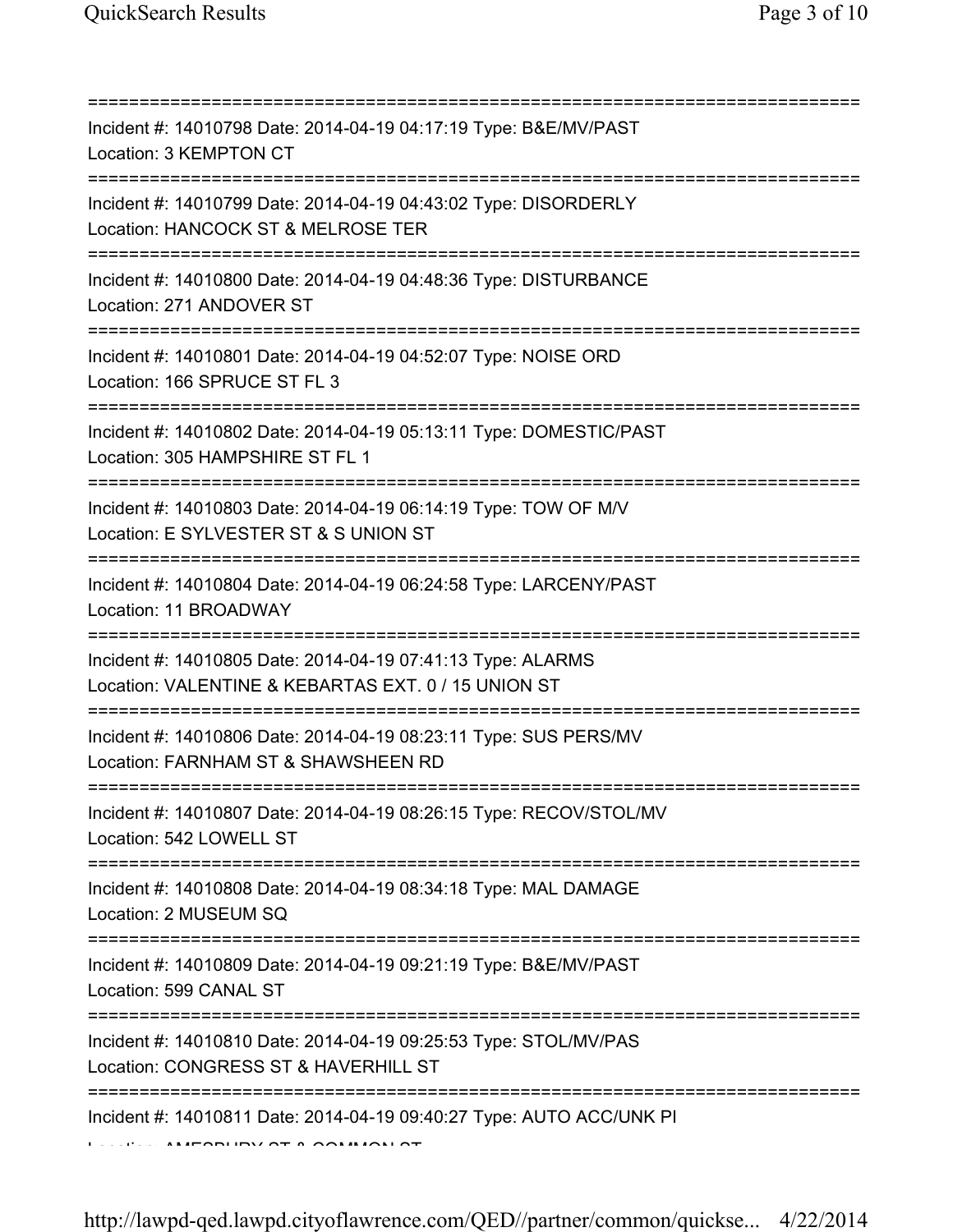=========================================================================== Incident #: 14010812 Date: 2014-04-19 09:48:47 Type: A&B PAST Location: PAPPY'S GROCERY / 205 S UNION ST =========================================================================== Incident #: 14010813 Date: 2014-04-19 09:49:13 Type: LOST PROPERTY Location: 220 MERRIMACK ST #127 =========================================================================== Incident #: 14010814 Date: 2014-04-19 10:24:33 Type: RECOV/STOL/MV Location: 140 OLIVE AV =========================================================================== Incident #: 14010815 Date: 2014-04-19 10:59:22 Type: GENERAL SERV Location: 59 TREMONT ST #RM201 =========================================================================== Incident #: 14010817 Date: 2014-04-19 11:14:13 Type: ALARM/BURG Location: PARTHUM SCHOOL / 258 E HAVERHILL ST =========================================================================== Incident #: 14010816 Date: 2014-04-19 11:14:53 Type: MISSING PERS Location: 358 HAMPSHIRE ST =========================================================================== Incident #: 14010818 Date: 2014-04-19 11:29:31 Type: AUTO ACC/UNK PI Location: HAVERHILL ST & HOLTON ST =========================================================================== Incident #: 14010819 Date: 2014-04-19 11:29:39 Type: ALARM/BURG Location: WEATHERBEE SCHOOL / 75 NEWTON ST =========================================================================== Incident #: 14010820 Date: 2014-04-19 11:35:27 Type: ARREST Location: MCDONALDS / 50 BROADWAY =========================================================================== Incident #: 14010821 Date: 2014-04-19 11:47:05 Type: MAL DAMAGE Location: 11 BENNINGTON ST =========================================================================== Incident #: 14010822 Date: 2014-04-19 11:54:34 Type: STOL/MV/PAS Location: TONY'S CONVENIENCE STORE / 191 PARKER ST =========================================================================== Incident #: 14010823 Date: 2014-04-19 11:55:36 Type: MV/BLOCKING Location: 380 HAVERHILL ST =========================================================================== Incident #: 14010824 Date: 2014-04-19 12:07:35 Type: ALARM/BURG Location: LAWRENCE BOYS + GIRLS CLUB / 136 WATER ST =========================================================================== Incident #: 14010825 Date: 2014-04-19 12:37:59 Type: INVEST CONT Location: 205 S UNION ST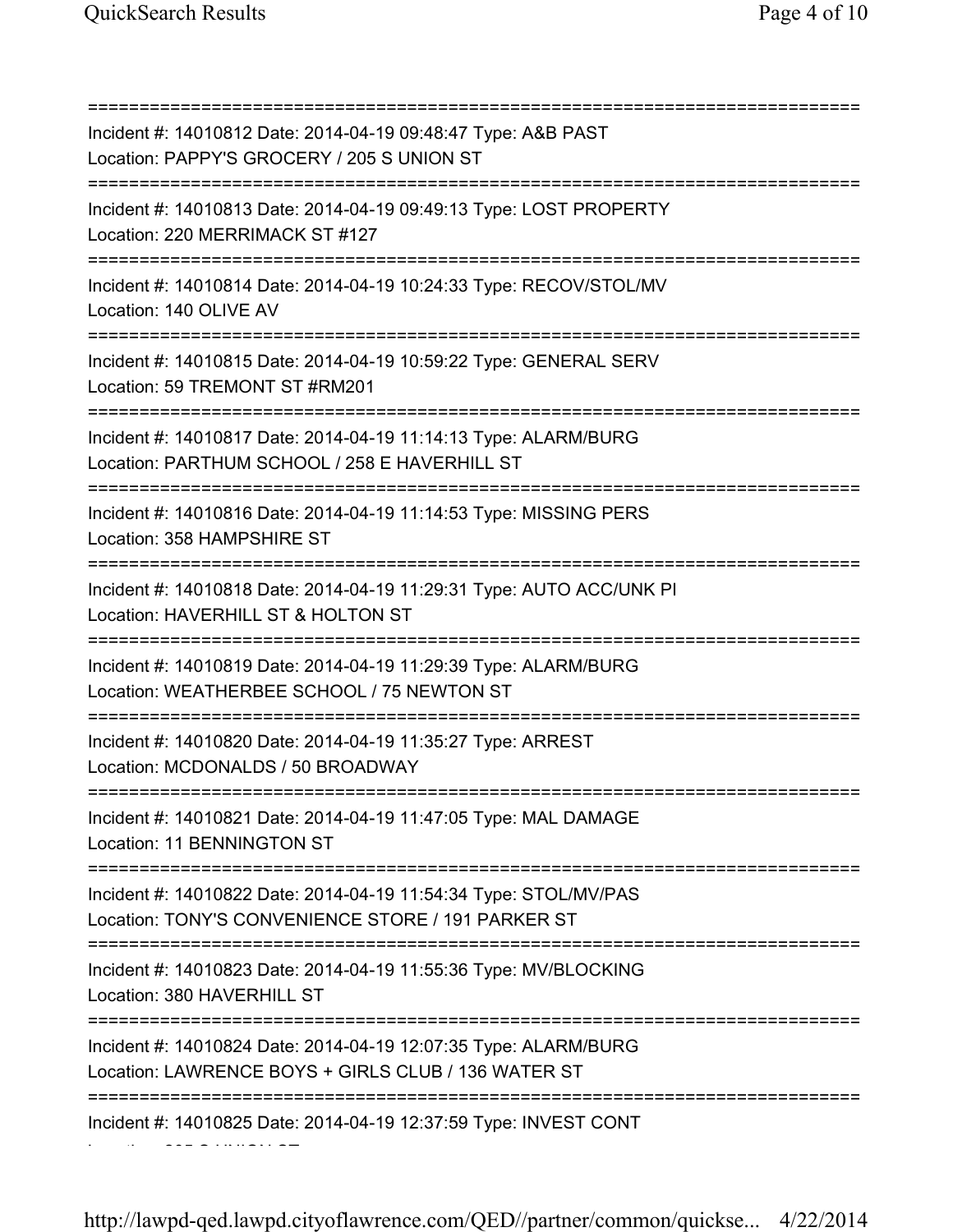=========================================================================== Incident #: 14010826 Date: 2014-04-19 12:40:10 Type: NEIGHBOR PROB Location: 7 RICHMOND CT =========================================================================== Incident #: 14010828 Date: 2014-04-19 12:48:31 Type: B&E/PAST Location: MECHANIC ST & UNION ST =========================================================================== Incident #: 14010827 Date: 2014-04-19 12:51:34 Type: M/V STOP Location: 83 WEST ST =========================================================================== Incident #: 14010829 Date: 2014-04-19 13:21:01 Type: LOUD NOISE Location: HOWARD ST & PLATT ST =========================================================================== Incident #: 14010830 Date: 2014-04-19 14:11:42 Type: M/V STOP Location: ERVING AV & LAWRENCE ST =========================================================================== Incident #: 14010831 Date: 2014-04-19 14:13:10 Type: CK WELL BEING Location: 190 BRUCE ST =========================================================================== Incident #: 14010832 Date: 2014-04-19 14:16:53 Type: STOL/MV/PAS Location: 181 CANAL ST =========================================================================== Incident #: 14010833 Date: 2014-04-19 14:29:27 Type: STOL/MV/PAS Location: 14 BEACON ST #6 =========================================================================== Incident #: 14010834 Date: 2014-04-19 14:55:20 Type: SUS PERS/MV Location: 288 AMES ST =========================================================================== Incident #: 14010835 Date: 2014-04-19 15:03:47 Type: STOL/MV/PAS Location: 73 JACKSON ST =========================================================================== Incident #: 14010836 Date: 2014-04-19 15:08:18 Type: NOISE ORD Location: 141 WILLOW ST =========================================================================== Incident #: 14010837 Date: 2014-04-19 15:22:28 Type: SUS PERS/MV Location: 432 S BROADWAY =========================================================================== Incident #: 14010838 Date: 2014-04-19 15:31:20 Type: LOUD NOISE Location: 97 MYRTLE ST =========================================================================== Incident #: 14010839 Date: 2014-04-19 15:33:49 Type: AUTO ACC/PI

http://lawpd-qed.lawpd.cityoflawrence.com/QED//partner/common/quickse... 4/22/2014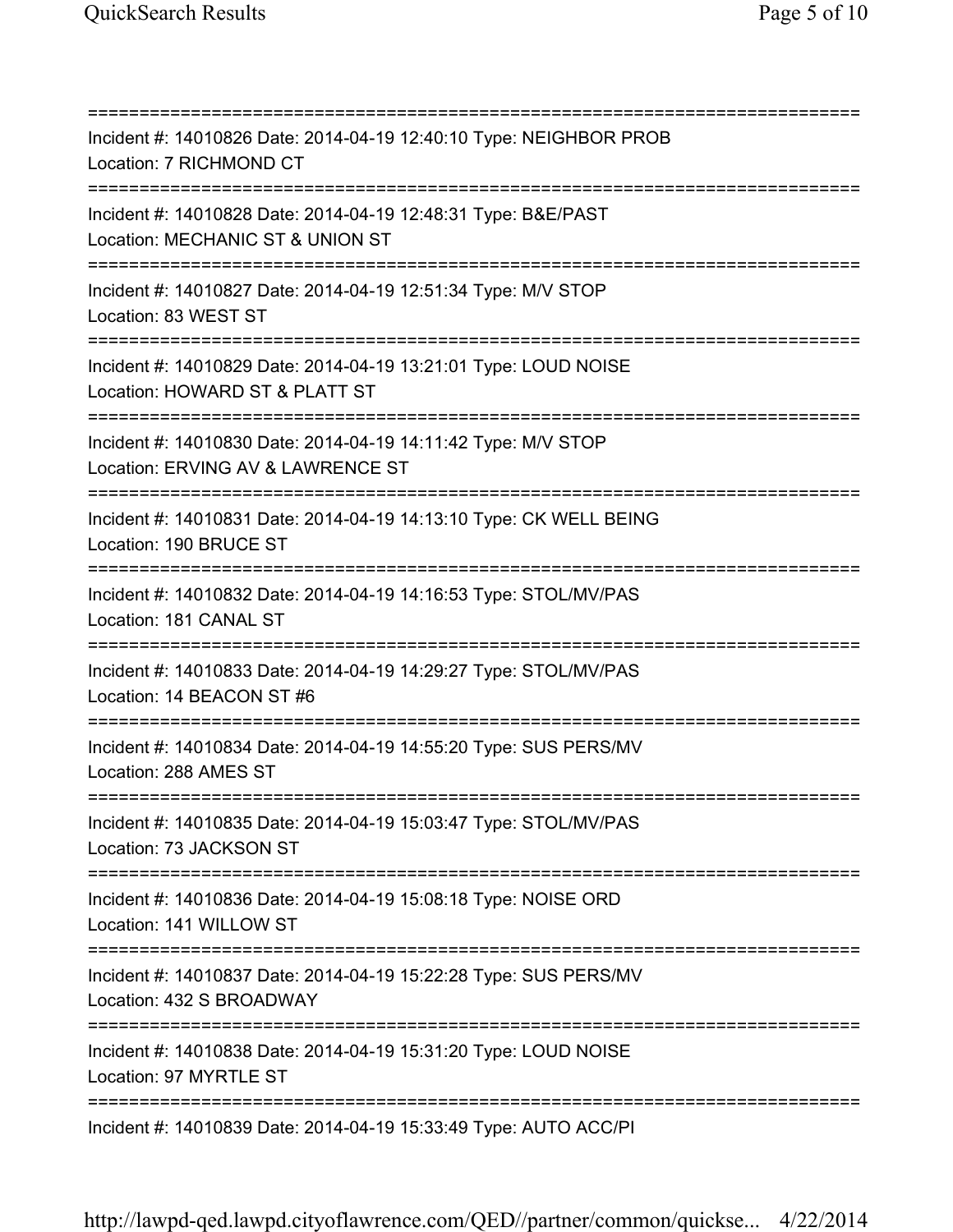| Incident #: 14010840 Date: 2014-04-19 15:41:41 Type: HIT & RUN M/V<br>Location: BROADWAY & TREMONT ST                                   |
|-----------------------------------------------------------------------------------------------------------------------------------------|
| Incident #: 14010841 Date: 2014-04-19 15:52:36 Type: ALARM/BURG<br>Location: BLANCO RESD / 2 CHAMPLAIN AV<br>========================   |
| Incident #: 14010842 Date: 2014-04-19 15:53:42 Type: SUS PERS/MV<br>Location: 209 BOXFORD ST                                            |
| Incident #: 14010843 Date: 2014-04-19 15:55:22 Type: ALARM/BURG<br>Location: 599 CANAL ST                                               |
| Incident #: 14010844 Date: 2014-04-19 16:00:08 Type: SUS PERS/MV<br><b>Location: 8 SHERMAN ST</b>                                       |
| Incident #: 14010845 Date: 2014-04-19 16:22:54 Type: UNATENEDCHILD<br>Location: TENARES AUTO / 342 BROADWAY                             |
| Incident #: 14010847 Date: 2014-04-19 16:33:50 Type: HARASSMENT<br>Location: CVS PHARMACY / 266 BROADWAY<br>=========================== |
| Incident #: 14010846 Date: 2014-04-19 16:34:50 Type: M/V STOP<br>Location: 297 JACKSON ST                                               |
| =========================<br>Incident #: 14010848 Date: 2014-04-19 16:43:14 Type: DOMESTIC/PROG<br>Location: 2 WASHINGTON ST #1         |
| Incident #: 14010849 Date: 2014-04-19 17:04:39 Type: ANIMAL COMPL<br>Location: 116 FARNHAM ST                                           |
| Incident #: 14010850 Date: 2014-04-19 17:16:17 Type: NOISE ORD<br>Location: 77 AVON ST                                                  |
| Incident #: 14010852 Date: 2014-04-19 17:31:02 Type: THREATS<br>Location: 30 KENDALL ST                                                 |
| Incident #: 14010851 Date: 2014-04-19 17:31:18 Type: ALARM/BURG<br>Location: SHOWCASE CINEMA / 141 WINTHROP AV                          |
| Incident #: 14010853 Date: 2014-04-19 17:44:15 Type: ALARM/HOLD                                                                         |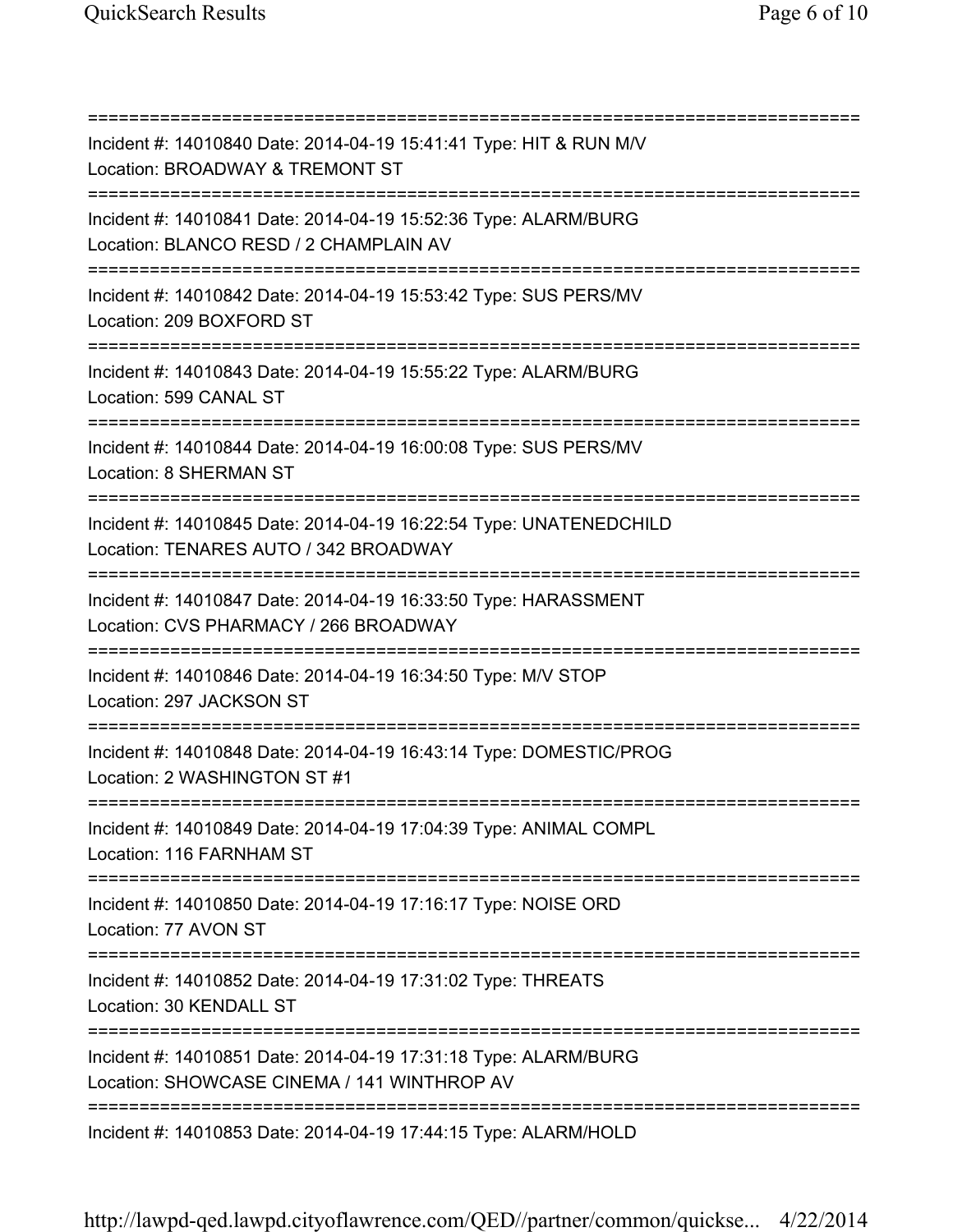| Location: 232 HAMPSHIRE ST                                                                                                   |
|------------------------------------------------------------------------------------------------------------------------------|
| Incident #: 14010854 Date: 2014-04-19 17:48:22 Type: NOISE ORD<br>Location: 47 TRENTON ST                                    |
| Incident #: 14010855 Date: 2014-04-19 18:12:27 Type: A&B PAST<br>Location: COMMON ST & JACKSON ST                            |
| Incident #: 14010856 Date: 2014-04-19 18:30:32 Type: A&B PAST<br>Location: 1 COMMONWEALTH DR                                 |
| Incident #: 14010857 Date: 2014-04-19 18:33:40 Type: DRUG VIO<br>Location: BOWDOIN ST & DAVIS ST                             |
| Incident #: 14010858 Date: 2014-04-19 18:36:06 Type: FIRE<br>Location: 180 E SYLVESTER ST                                    |
| Incident #: 14010859 Date: 2014-04-19 18:43:34 Type: DOMESTIC/PAST<br>Location: 220 MERRIMACK ST                             |
| Incident #: 14010860 Date: 2014-04-19 18:46:30 Type: UNWANTEDGUEST<br>Location: 50 BROADWAY                                  |
| Incident #: 14010861 Date: 2014-04-19 18:58:20 Type: ALARM/BURG<br>Location: FROST SCHOOL / 33 HAMLET ST                     |
| Incident #: 14010862 Date: 2014-04-19 18:58:35 Type: ALARM/BURG<br>Location: LAWRENCE HIGH SCHOOL / 70 N PARISH RD           |
| Incident #: 14010863 Date: 2014-04-19 18:59:51 Type: ALARM/BURG<br>Location: ALBRITE CARPET CLEANING COMP. / 223 WINTHROP AV |
| Incident #: 14010865 Date: 2014-04-19 19:00:56 Type: ALARM/BURG<br>Location: RESD; DUNKIN 978-328-2740 / 7 CUTLER ST         |
| Incident #: 14010864 Date: 2014-04-19 19:01:00 Type: ALARM/BURG<br>Location: 581 ANDOVER ST                                  |
| Incident #: 14010866 Date: 2014-04-19 19:02:14 Type: ALARM/BURG<br>Location: SOUTH LAWRENCE EAST SCHOOL / 165 CRAWFORD ST    |
| <u>Indidant #: 14040027 Deta: 2014 04 10 10:02:00 Tuna: ALADM/DLIDO</u>                                                      |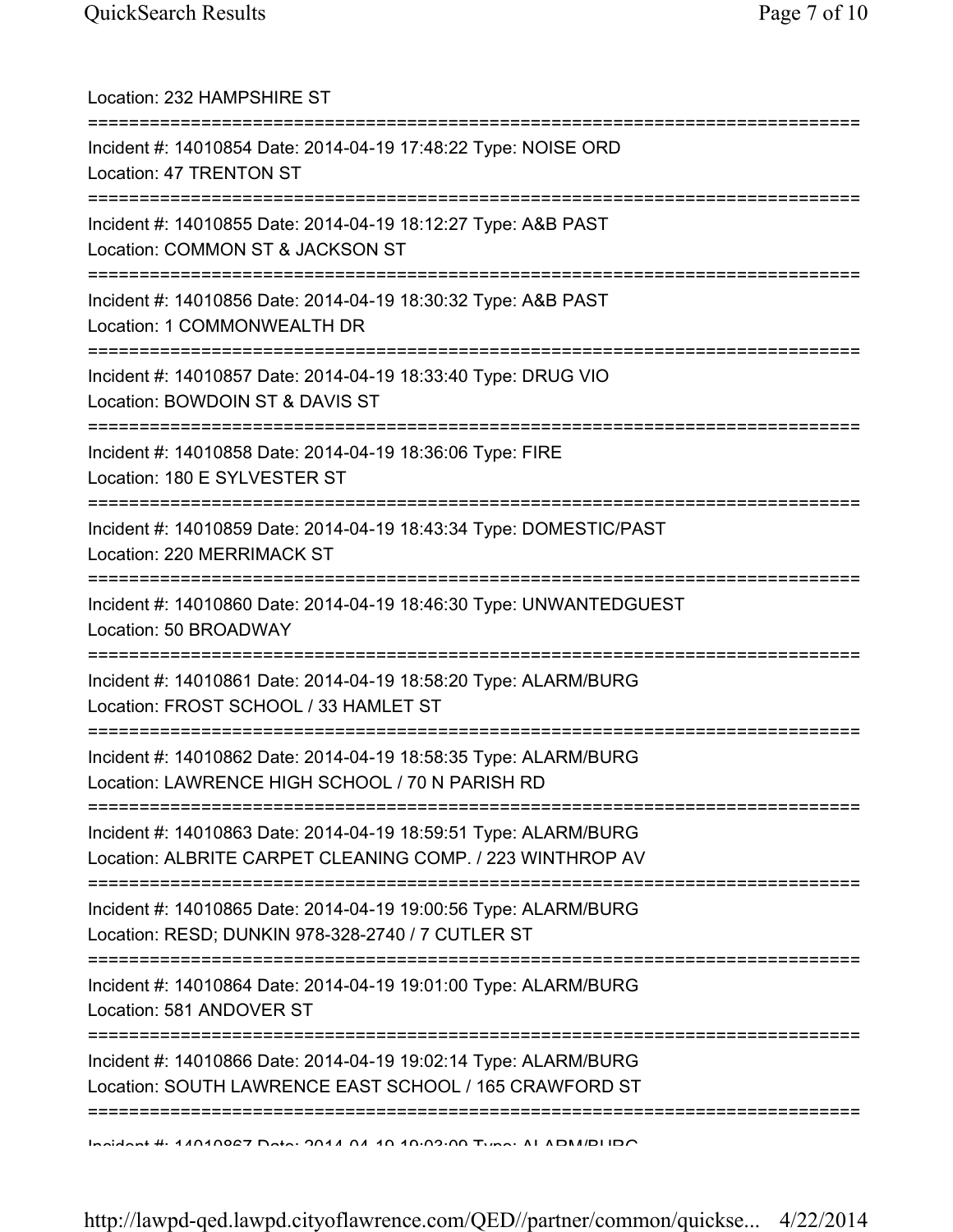Location: M-B DISTRIBUTOR, INCORPORATED / 1 GROCERY WY =========================================================================== Incident #: 14010868 Date: 2014-04-19 19:06:41 Type: ALARM/BURG Location: BANK OF AMERICA / 67 WINTHROP AV =========================================================================== Incident #: 14010869 Date: 2014-04-19 19:08:09 Type: 911 HANG UP Location: 32 EXCHANGE ST #3 =========================================================================== Incident #: 14010870 Date: 2014-04-19 19:19:07 Type: NOISE ORD Location: 86 PHILLIPS ST =========================================================================== Incident #: 14010871 Date: 2014-04-19 19:51:15 Type: ALARM/HOLD Location: RESD; RAMOS 978-208-8372 / 80 LYNN ST =========================================================================== Incident #: 14010872 Date: 2014-04-19 19:58:56 Type: MAN DOWN Location: 135 BROADWAY =========================================================================== Incident #: 14010873 Date: 2014-04-19 20:02:15 Type: UNKNOWN PROB Location: COMMON ST =========================================================================== Incident #: 14010874 Date: 2014-04-19 20:04:17 Type: UNKNOWN PROB Location: ESSEX ST & FRANKLIN ST =========================================================================== Incident #: 14010875 Date: 2014-04-19 20:13:17 Type: MV/BLOCKING Location: 41 CHELMSFORD ST =========================================================================== Incident #: 14010876 Date: 2014-04-19 20:18:13 Type: A&B PROG Location: 700 ESSEX ST =========================================================================== Incident #: 14010877 Date: 2014-04-19 20:36:18 Type: NOISE ORD Location: ALDER ST & BASSWOOD ST =========================================================================== Incident #: 14010879 Date: 2014-04-19 20:43:18 Type: GENERAL SERV Location: 32 GROTON ST FL 3 =========================================================================== Incident #: 14010878 Date: 2014-04-19 20:47:04 Type: NOISE ORD Location: 1 CLINTON CT FL 1 =========================================================================== Incident #: 14010880 Date: 2014-04-19 21:09:58 Type: ALARM/BURG Location: RESD; ORTEGA 978-681-9088 / 65 WILLOW ST ===========================================================================  $11.41010001$  Dete: 2014 04 10 04 25:26 Type: DOMESTIC/PDOG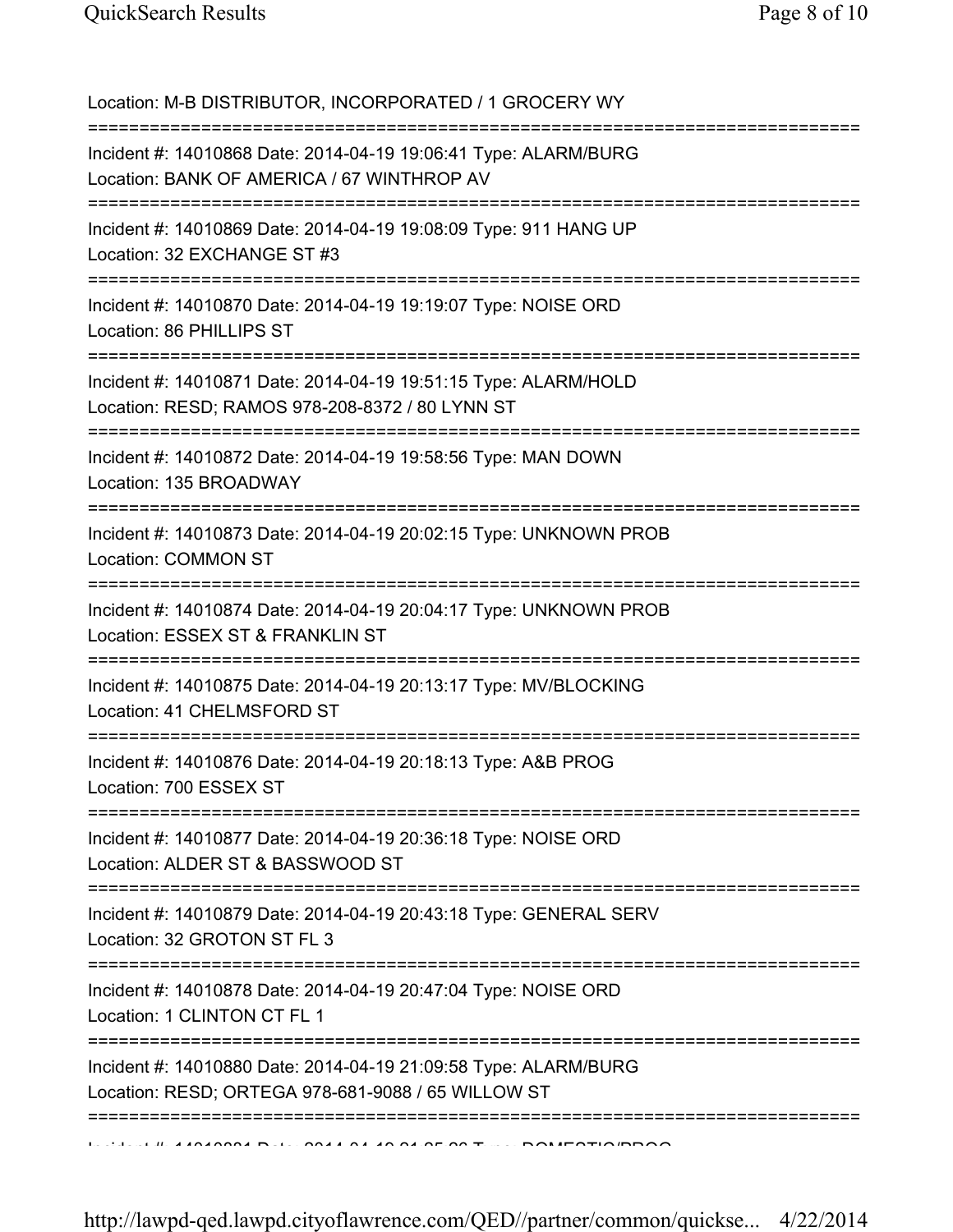Location: 90 LOWELL ST =========================================================================== Incident #: 14010882 Date: 2014-04-19 21:30:46 Type: ALARM/BURG Location: LA MARCHE SUPERMARKET / 334 LAWRENCE ST =========================================================================== Incident #: 14010883 Date: 2014-04-19 21:42:07 Type: ALARM/BURG Location: 279 BROADWAY =========================================================================== Incident #: 14010884 Date: 2014-04-19 21:46:33 Type: NOISE ORD Location: 199 ABBOTT ST =========================================================================== Incident #: 14010885 Date: 2014-04-19 22:07:52 Type: MV/BLOCKING Location: 41 CHELMSFORD ST =========================================================================== Incident #: 14010886 Date: 2014-04-19 22:10:02 Type: DRUG VIO Location: 59 TENNEY ST =========================================================================== Incident #: 14010887 Date: 2014-04-19 22:12:39 Type: NOISE ORD Location: 1 WASHINGTON ST =========================================================================== Incident #: 14010888 Date: 2014-04-19 22:13:56 Type: NOISE ORD Location: 9.5 TREMONT ST =========================================================================== Incident #: 14010889 Date: 2014-04-19 22:22:12 Type: DOMESTIC/PROG Location: 31 MILTON ST FL 2 =========================================================================== Incident #: 14010890 Date: 2014-04-19 22:32:14 Type: AUTO ACC/NO PI Location: 47 MYRTLE ST =========================================================================== Incident #: 14010892 Date: 2014-04-19 22:36:41 Type: MV/BLOCKING Location: 208 ABBOTT ST =========================================================================== Incident #: 14010891 Date: 2014-04-19 22:36:59 Type: NOISE ORD Location: 150 COMMON ST =========================================================================== Incident #: 14010893 Date: 2014-04-19 22:55:52 Type: INVESTIGATION Location: 445 ESSEX ST =========================================================================== Incident #: 14010894 Date: 2014-04-19 22:58:21 Type: UNATENEDCHILD Location: 380 S UNION ST =========================================================================== Incident #: 14010895 Date: 2014 04 19 22:59:18 Type: MISSING PERS

http://lawpd-qed.lawpd.cityoflawrence.com/QED//partner/common/quickse... 4/22/2014